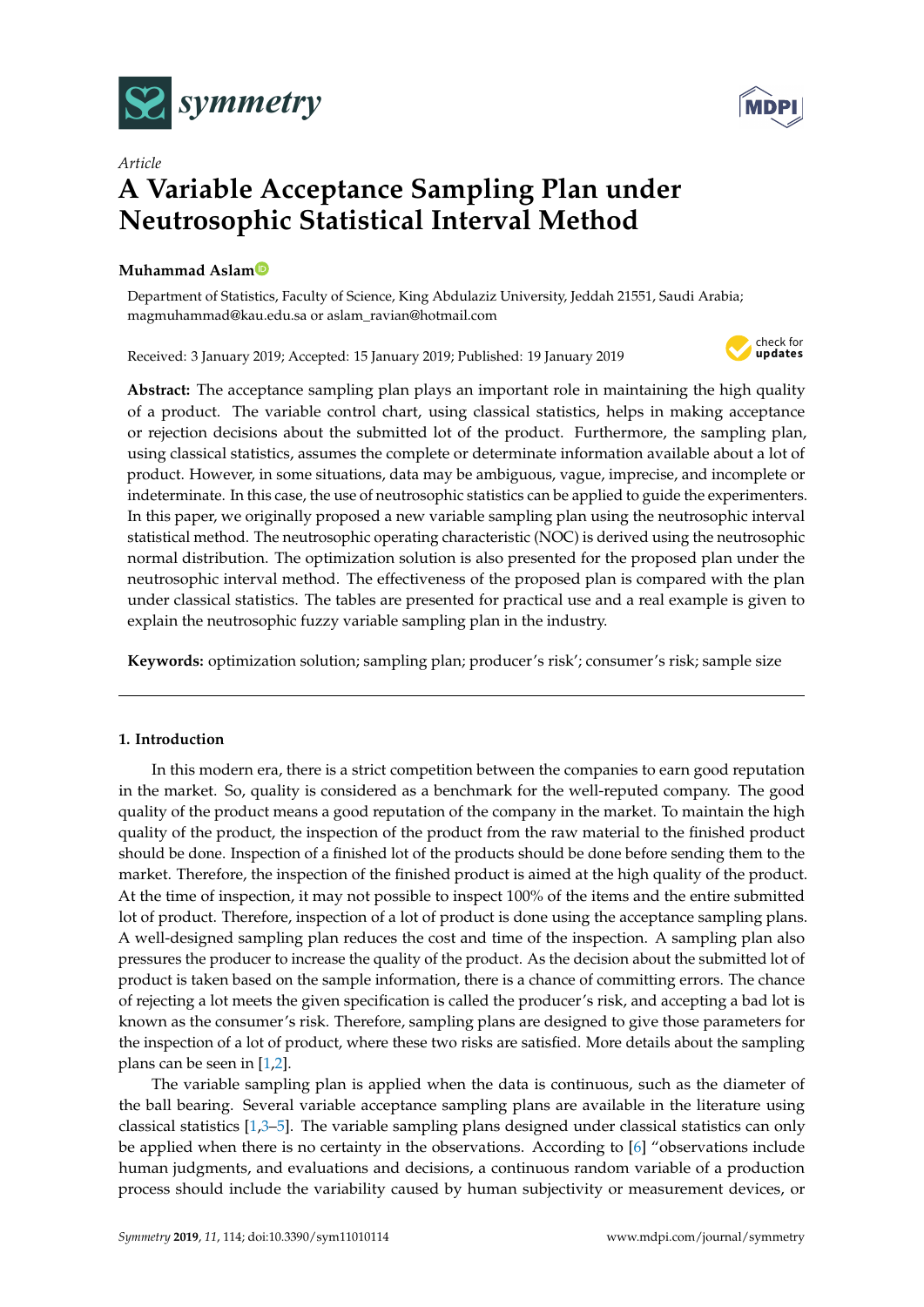environmental conditions. These variability causes create vagueness in the measurement system". In this situation, the sampling plans designed use the fuzzy logic. Several authors presented excellent work to design the sampling plan under the fuzzy environment. Kanagawa and Ohta [\[7\]](#page-5-5) designed the fuzzy attribute sampling plan. Jamkhaneh et al. [\[8\]](#page-5-6) studied the rectifying fuzzy single sampling plan. Sadeghpour et al. [\[9\]](#page-5-7) presented the plan with fuzzy parameters. Jamkhaneh et al. [\[10\]](#page-5-8) discussed the effect of inspection errors on the single fuzzy plan. Tong and Wang [\[11\]](#page-5-9) proposed the fuzzy sampling plan for the geospatial data. Turanoğlu et al. [\[12\]](#page-5-10) presented the characteristic curve for the fuzzy plan. Uma and Ramya [\[13\]](#page-5-11) presented a review of the fuzzy sampling plans. Kahraman et al. [\[14\]](#page-5-12) worked on the single and double sampling using the fuzzy approach, and Afshari and Gildeh [\[15\]](#page-5-13) designed a fuzzy multiple dependent state sampling plan.

According to [\[16\]](#page-6-0), the neutrosophic logic is the generalization of classical fuzzy logic. The neutrosophic statistics developed by [\[17\]](#page-6-1) is the generalization of the classical statistics. The neutrosophic statistics can be applied under the uncertainty environment. References [\[18](#page-6-2)[,19\]](#page-6-3) introduced the neutrosophic interval method in rock measurement. Recently, references [\[20](#page-6-4)[–25\]](#page-6-5) introduced the neutrosophic statistics in the area of the acceptance sampling plan. Aslam [\[26\]](#page-6-6) proposed a sampling plan for the exponential distribution using the neutrosophic statistics.

Although a rich variety of variable sampling plans under the fuzzy approach and classical statistics is available in the literature, according to the best of the author's knowledge, there is no work on the design of a variable sampling plan using the neutrosophic interval method. In this paper, we originally proposed a new variable sampling plan using the neutrosophic interval statistical method. The neutrosophic operating characteristic (NOC) is derived using the neutrosophic normal distribution. The optimization solution is also presented for the proposed plan under the neutrosophic statistical interval method. The effectiveness of the proposed plan is compared with the plan using classical statistics. The tables presented for practical use and a real example is given to explain the neutrosophic fuzzy variable sampling plan in the industry. A brief introduction to the neutrosophic approach is given in Section [2.](#page-1-0) The design of the proposed plan is given in Section [3.](#page-1-1) The advantages of the proposed plan are discussed in Section [4.](#page-4-0) An example is given in Section [5,](#page-5-14) and some concluding remarks are given in the last section.

#### <span id="page-1-0"></span>**2. Neutrosophic Approach**

According to [\[16\]](#page-6-0), the neutrosophic logic is an extension of fuzzy logic. The neutrosophic logic considers the measures of truth, false, and indeterminacy. The neutrosophic statistics using the neutrosophic logic is introduced by [\[17\]](#page-6-1). Classical statistics is the special case of the neutrosophic statistics. The latter one is applied when the sample is selected from the population having uncertain observations. According to [\[17\]](#page-6-1) "neutrosophic statistics is an extension of the classical statistics. In the neutrosophic statistics, the data may be ambiguous, vague, imprecise, incomplete, even unknown. Instead of crisp numbers used in classical statistics, one uses sets in neutrosophic statistics". Suppose that  $X_N \in \{X_L, X_U\}$  denotes the neutrosophic random variable, where  $X_L$ and *X*<sup>*U*</sup> are lower and upper values of indeterminacy interval, respectively. Let  $n_N \in \{n_L, n_U\}$ represent the neutrosophic sample size selected from the population having indeterminate observations. Let  $\mu_N \in {\mu_L, \mu_U}$  and  $\sigma_N \in {\sigma_L, \sigma_U}$  be the corresponding neutrosophic population mean and variance, respectively. Suppose that  $s_N\in\{s_L,s_U\}$   $\overline{X}_N\in\{\overline{X}_L,\overline{X}_U\}$  represent the neutrosophic sample mean and variance, respectively.

## <span id="page-1-1"></span>**3. Design of the Proposed Plan Neutrosophic Interval Method**

Based on the above information, in this section, we present the design of the proposed sampling under the neutrosophic environment. The operational procedure of the proposed plan is given as:

**Step-1:** Select a random sample of size  $n_L \le n_N \le n_U$ ;  $n_N \in \{n_L, n_U\}$  from the lot of product. Compute the statistic  $v_N = \frac{U - \overline{X}_N}{s_N}$  $\frac{-X_N}{s_N}$ , where  $\overline{X}_N \in \{\overline{X}_L, \overline{X}_U\}$ ;  $\overline{X}_L = \sum_{i=1}^n x_i^L/n_L$ ,  $\overline{X}_U = \sum_{i=1}^n x_i^U/n_U$ ,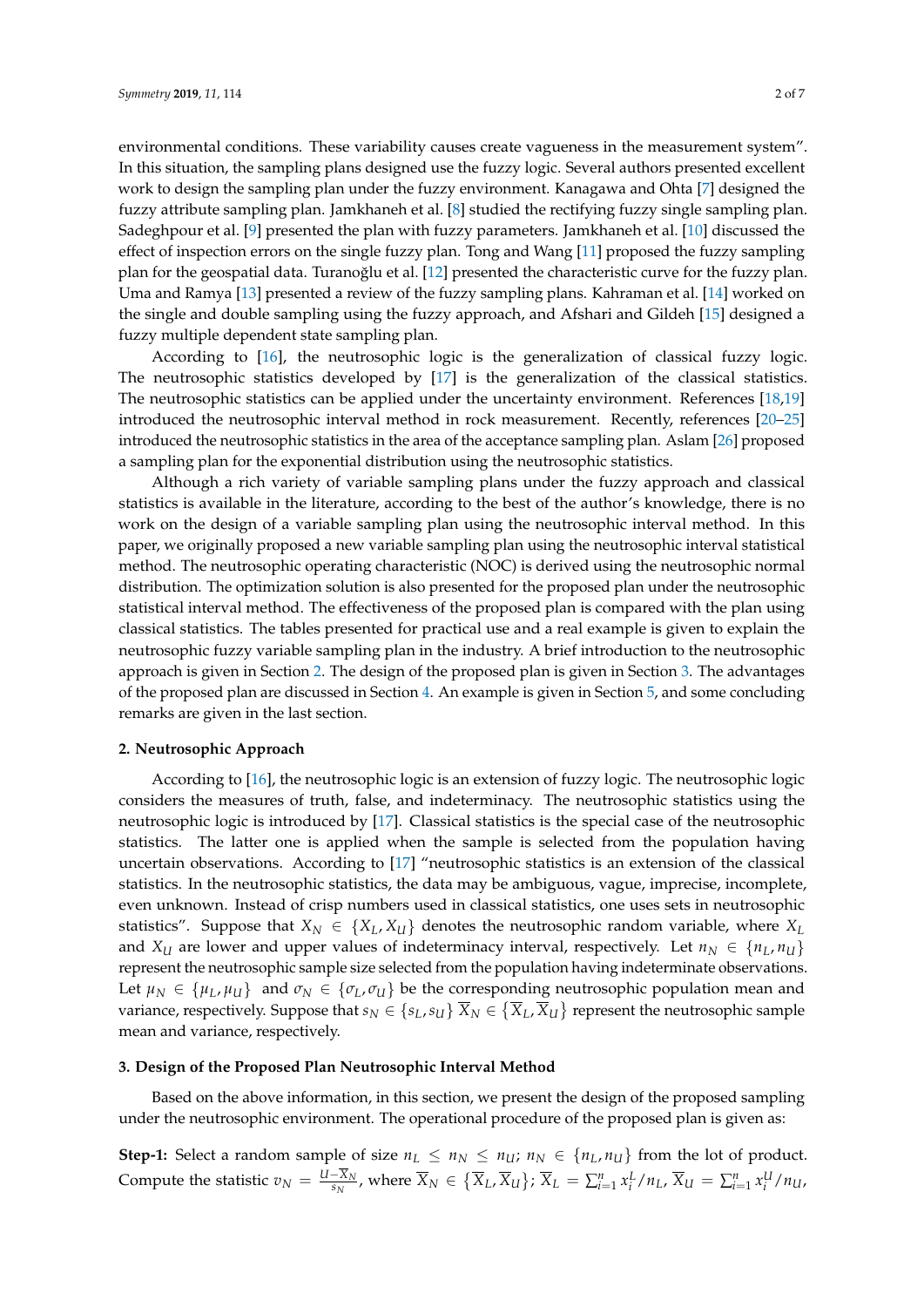and 
$$
s_N \in \{s_L, s_U\}
$$
, where  $s_L = \sqrt{\sum_{i=1}^n (x_i^L - \overline{X}_L)^2 / n_L}$  and  $s_U = \sqrt{\sum_{i=1}^n (x_i^U - \overline{X}_U)^2 / n_U}$ ;  $i = 1, 2, 3, ... , n$ .

**Step-2:** Accept the lot of product of  $v \geq k_{Na}$ ;  $k_N \in \{k_{aL}, k_{aU}\}\$  where  $k_{Na}$  is the neutrosophic acceptance number.

The proposed plan is applied to test the hypothesis that the product is good versus the alternative hypothesis that the product is bad, on the basis of sample information. The null hypothesis is accepted if  $v \geq k_N$ , otherwise, the alternative hypothesis is accepted. The proposed plan has two parameters,  $n_N \in \{n_L, n_U\}$  and  $k_{Na} \in \{k_{aL}, k_{aU}\}$ . The neutrosophic normal distribution, with mean  $\mu_N \in \{\mu_L, \mu_U\}$ and standard deviation  $\sigma_N \in {\sigma_L, \sigma_U}$ , is defined by

$$
X_N \sim N_N(\mu_N, \sigma_N) = \frac{1}{\sigma_N \sqrt{2\pi}} \exp\left(-\frac{(x-\mu_N)^2}{2\sigma_N^2}\right) \tag{1}
$$

where  $N_N(\mu_N, \sigma_N)$  denotes the neutrosophic normal distribution. The neutrosophic operating characteristic (NOC) of the proposed sampling plan is derived as follows:

Following [\[27\]](#page-6-7),  $\overline{X}_N \pm k_{Na}s_N; \overline{X}_N \in \{\overline{X}_L,\overline{X}_U\}$  and  $s_N \in \{s_L,s_U\}$  the approximate neutrosophic normal distribution with mean  $\mu_N \pm c\sigma_N$ ;  $\mu_N \in {\mu_L, \mu_U}$ ;  $\sigma_N \in {\sigma_L, \sigma_U}$  and  $\frac{\sigma_N^2}{n_N} + \frac{c^2 \sigma_N^2}{2n_N}$ ;  $\mu_N \in {\sigma_L, \sigma_U}$  $\{\mu_L, \mu_U\}$ ;  $\sigma_N \in \{\sigma_L, \sigma_U\}$  and  $n_N \in \{n_L, n_U\}$ . The lot acceptance probability is given by

$$
L(p) = P(v_N \ge k_{Na}) = P\{\overline{X}_N + k_{Na} s_N \le U\}; \overline{X}_N \in \{\overline{X}_L, \overline{X}_U\}
$$
 (2)

Therefore, the lot acceptance probability is given by

$$
L(p) = \Phi\left(\frac{U - \mu_N - k_{Na} s_N}{\left(\frac{\sigma_N}{\sqrt{n_N}}\right) \sqrt{1 + \frac{k_{Na}^2}{2}}}\right); \overline{X}_N \in \{\overline{X}_L, \overline{X}_U\}, n_N \in \{n_L, n_U\}, k_{Na} \in \{k_{aL}, k_{aU}\} \text{ and } s_N \in \{s_L, s_U\}
$$
 (3)

Suppose  $p_U$  is the probability that defective items beyond *U*, so  $p_U = P(X_N > U | \mu_N)$ ;  $X_N \in \{x_i^L, x_i^U\}$  and  $\mu_N \in \{\mu_L, \mu_U\}$ , where  $Z_{N p_U} = \frac{U - \mu_N}{\sigma_N}$  $\frac{-\mu_N}{\sigma_N}$ ;  $\mu_N \in {\{\mu_L, \mu_U\}}$  and  $Z_{N p_U}$  is the neutrosophic standard normal distribution. After some simplification, the NFOC is given by

$$
L_N(p) = \Phi\left( (Z_{Np_U} - k_{Na}) \sqrt{\frac{n_N}{1 + (k_{Na}^2/2)}} \right); k_{Na} \in \{k_{aL}, k_{aU}\}; n_N \in \{n_L, n_U\}
$$
 (4)

where  $\alpha$  and  $\beta$  are the producer's risk and consumer's risk, respectably. The plan parameters  $k_{Na} \in \{k_{aL}, k_{aU}\}; n_N \in \{n_L, n_U\}$  of the neutrosophic plan will be determined, such that the lot acceptance probability should be larger than  $1 - \alpha$  at acceptable quality level (AQL), and  $p_1$  and bad lot acceptance probability should be smaller than  $β$  at limiting quality level (LQL), say  $p_2$ . The neutrosophic plan parameters of the proposed sampling plans will be determined by the following non-linear optimization problem.

$$
minimize n_N \in \{n_L, n_U\} \tag{5a}
$$

subject to

$$
L_N(p_1) = \Phi\left( (Z_{Np_{U1}} - k_{Na}) \sqrt{\frac{n_N}{1 + (k_N^2/2)}} \right) \ge 1 - \alpha; \ k_{Na} \in \{k_{aL}, k_{aU}\}; \ n_N \in \{n_L, n_U\}
$$
 (5b)

and

$$
L_N(p_2) = \Phi\left((Z_{Np_{U2}} - k_{Na})\sqrt{\frac{n_N}{1 + (k_N^2 a/2)}}\right) \leq \beta; \ k_N \in \{k_{aL}, k_{aU}\}; \ n_N \in \{n_L, n_U\} \tag{5c}
$$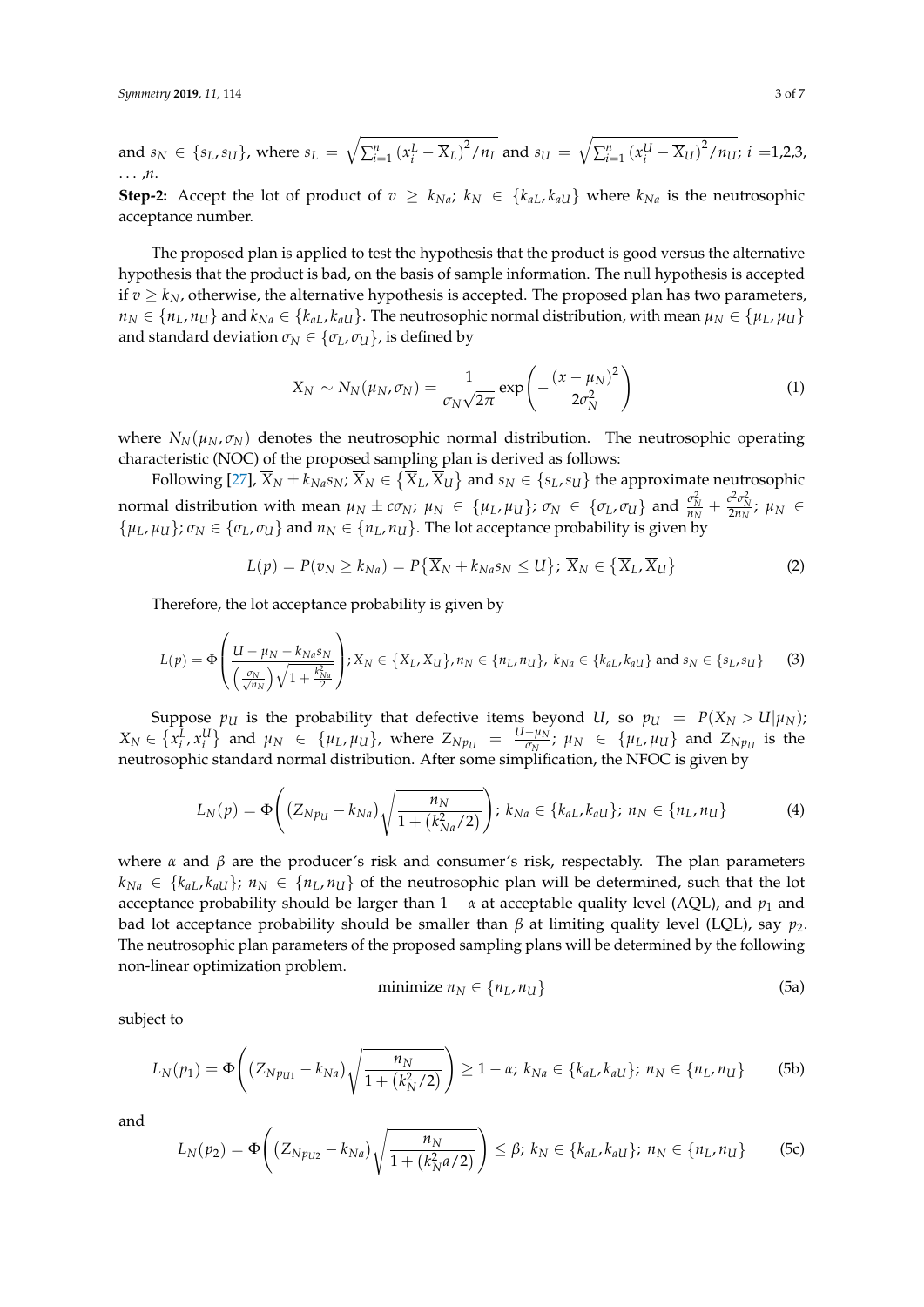<span id="page-3-0"></span>The neutrosophic plan parameters such as  $n_N \in \{n_L, n_U\}$ ,  $k_{Na} \in \{k_{aL}, k_{aU}\}$ ,  $L_N(p_1)$ , and  $L_N(p_2)$ for various values of AQL and LQL are placed in Table [1.](#page-3-0)

| $p_1$  | $p_2$ | $n_N$          | $k_{Na}$           | $L_N(p_1)$           | $L_N(p_2)$         |
|--------|-------|----------------|--------------------|----------------------|--------------------|
| 0.001  | 0.002 | {388,569}      | ${1.062, 1.068}$   | $\{0.0151, 0.065\}$  | ${0.9501, 0.9502}$ |
|        | 0.003 | ${213,268}$    | ${1.05, 1.055}$    | ${0.000, 0.000}$     | ${0.9501, 0.9502}$ |
|        | 0.004 | ${180,213}$    | ${1.046, 1.05}$    | ${0.000, 0.000}$     | ${0.9500, 0.9502}$ |
|        | 0.006 | ${139,150}$    | ${1.039, 1.041}$   | $\{0.000, 0.000\}$   | ${0.9504, 0.9508}$ |
|        | 0.008 | ${103, 130}$   | ${1.03, 1.037}$    | $\{0.000, 0.000\}$   | ${0.9500, 0.9506}$ |
|        | 0.010 | $\{78, 117\}$  | ${1.02, 1.034}$    | $\{0.000, 0.026\}$   | ${0.9501, 0.9506}$ |
|        | 0.015 | $\{61, 100\}$  | ${1.01, 1.029}$    | ${0.000, 0.007}$     | ${0.9500, 0.9512}$ |
|        | 0.020 | ${50,80}$      | ${0.99, 1.02}$     | ${0.000, 0.010}$     | ${0.9527, 0.6983}$ |
| 0.0025 | 0.030 | ${143,233}$    | ${0.696, 0.706}$   | $\{0.0173, 0.0847\}$ | ${0.9501, 0.9504}$ |
|        | 0.050 | ${138,213}$    | ${0.695, 0.705}$   | ${0.0214, 0.0937}$   | ${0.9504, 0.9506}$ |
| 0.005  | 0.050 | $\{77,83\}$    | ${0.708, 0.711}$   | ${0.9999, 1.000}$    | ${0.0791, 0.0990}$ |
|        | 0.100 | ${15,22}$      | ${0.77, 0.795}$    | ${0.0012, 0.0118}$   | ${0.9545, 0.9577}$ |
| 0.01   | 0.020 | ${184,210}$    | ${0.812, 0.814}$   | ${0.0731, 0.0985}$   | ${0.9500, 0.9536}$ |
|        | 0.030 | ${95,102}$     | ${0.794, 0.796}$   | ${0.0275, 0.0358}$   | ${0.9502, 0.9508}$ |
| 0.03   | 0.060 | $\{127, 149\}$ | ${0.669, 0.673}$   | ${0.0638, 0.0992}$   | ${0.9516, 0.9520}$ |
|        | 0.090 | ${112,121}$    | ${0.666, 0.668}$   | ${0.0010, 0.0018}$   | ${0.9502, 0.9507}$ |
| 0.05   | 0.100 | ${125,132}$    | $\{0.60, 0.614\}$  | ${0.0029, 0.0551}$   | ${0.9501, 0.9503}$ |
|        | 0.150 | $\{38,40\}$    | $\{0.557, 0.559\}$ | ${0.0812, 0.0921}$   | ${0.9512, 0.9519}$ |

**Table 1.** The neutrosophic plan parameter when  $\alpha = 0.05$ ,  $\beta = 0.05$ .

From Table [1,](#page-3-0) we note following trends in neutrosophic plan parameters

- 1. For the fixed values AQL,  $n_N \in \{n_L, n_U\}$  decreases as LQL increases.
- 2. For the fixed values AQL,  $k_{Na} \in \{k_{aL}, k_{aU}\}\$  decreases as LQL increases.

#### *Comparative Study*

Now we compare the proposed plan with the sampling plan under classical statistics in [\[19\]](#page-6-3), a method which provides the range of the parameters under the uncertainty is called the most effective and adequate method. We preened the values of both sampling plans for some combinations of AQL and LQL in Table [2.](#page-3-1) From Table [2,](#page-3-1) it can be noted that the plan under classical statistics provides the determined value, while the proposed plan provides the plan parameter in the indeterminacy interval. For example, when  $AQL = 0.001$  and  $LQL = 0.002$ , the proposed plan has indeterminacy interval  $n_N \in \{388,569\}$ , while the plan under classical statistics has a determined value  $n = 388$ . Under the uncertainty, when  $AQL = 0.001$  and  $LQL = 0.002$ , the suitable sample size should be selected between 388 and 569. Therefore, the sampling plan under the neutrosophic interval method has the advantage over the plan under classical statistics under the uncertainty environment. The proposed plan is more effective, informative, flexible, and adequate to be applied in uncertainty than the plan based on classical statistics.

<span id="page-3-1"></span>

| <b>Table 2.</b> The comparison of neutrosophic plan with plan under classical Statistics, when $\alpha = 0.05$ , $\beta = 0.05$ . |  |
|-----------------------------------------------------------------------------------------------------------------------------------|--|
|-----------------------------------------------------------------------------------------------------------------------------------|--|

| $p_1$ | $p_2$ | <b>Proposed Plan</b> | <b>Existing Plan</b> |  |
|-------|-------|----------------------|----------------------|--|
|       |       | $n_N$                | $\boldsymbol{n}$     |  |
| 0.001 | 0.002 | ${388,569}$          | 388                  |  |
| 0.001 | 0.010 | ${78,117}$           | 78                   |  |
| 0.001 | 0.020 | ${50,80}$            | 50                   |  |
| 0.005 | 0.050 | ${77,83}$            | 77                   |  |
| 0.005 | 0.100 | ${15,22}$            | 15                   |  |
| 0.01  | 0.020 | ${184,210}$          | 184                  |  |
| 0.01  | 0.030 | ${95,102}$           | 95                   |  |
| 0.05  | 0.100 | ${125, 132}$         | 125                  |  |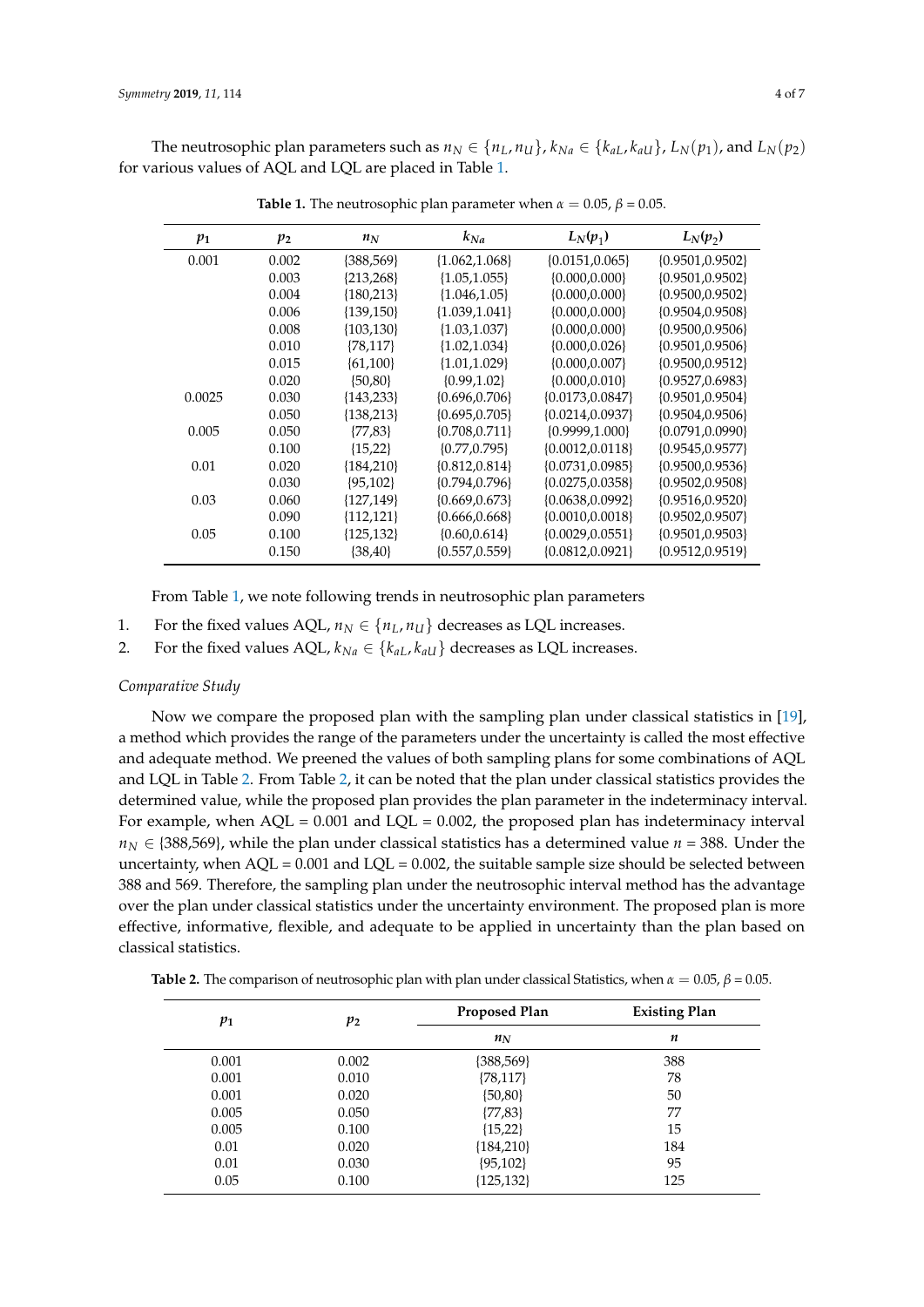#### <span id="page-4-0"></span>**4. Application of the Proposed Plan**

In this section, we present the application of the proposed neutrosophic plan using color STN display data collected from the industry of LCD. According to [\[28\]](#page-6-8), "Color STN displays are created by adding color filters to traditional monochrome. In color STN displays, each pixel is divided into R, G, and B sub-pixels. In this study, the membrane thickness of each pixel is the quality characteristic". The data for this variable of study is obtained from the measurement process. Senturk and Erginel [\[6\]](#page-5-4) pointed out that the observations obtained from the measurement devices have variability. The present state of this variation makes some observations imprecise. During the sample study, we found that some observations about each pixel are determinate or clear, and some are indeterminate or unclear. For this experiment, the experimenter did not determinate the sample size that should be selected for the inspection of this LCD product. Suppose we fixed  $α = 0.05$ ,  $β = 0.05$ , AQL = 0.001, and LQL = 0.020. From Table [1,](#page-3-0) it can be noted that the optimal sample size  $n_N$  for this case should be  $n_N \in \{50, 80\}$ . Therefore, we need to collect the data for a sample size having between 50 and 80. Let  $n<sub>N</sub> = 55$  once  $n_N \in \{50, 80\}$ . The data of 55 observations, including determinate and indeterminate observations about each pixel, is reported in Table [3.](#page-4-1)

**Table 3.** Data on color Super Twisted Nematic (STN) displays.

<span id="page-4-1"></span>

|                     |  | $[11,816.7,11,816.7] [11,710.1,11,710.1] [11,722.6,11,823.5] [11,744.1,11,744.1] [11,681.1,11,681.1] [11,728.4,11,728.4]$                           |  |
|---------------------|--|-----------------------------------------------------------------------------------------------------------------------------------------------------|--|
|                     |  | $[11,712.6,11,712.6]$ $[11,775.2,11,775.2]$ $[11,743.3,11,743.3]$ $[11,786.1,11,786.1]$ $[11,760.6,11,760.6]$ $[11,723.6,11,723.6]$                 |  |
|                     |  | $[11,721.7,11,721.7] \quad [11,698,11,698] \quad [11,695.9,11,695.9] \quad [11,726.4,11,726.4] \quad [11,797.2,11,797.2] \quad [11,773.1,11,773.1]$ |  |
|                     |  | $[11,769.1,11,769.1]$ $[11,800.8,11,800.8]$ $[11,780.7,11,780.7]$ $[11,670.9,11,675.9]$ $[11,692.3,11,692.3]$ $[11,666.2,11,666.2]$                 |  |
|                     |  | $[11,755.2,11,762.5]$ $[11,712.7,11,712.7]$ $[11,775.5,11,775.5]$ $[11,731.2,11,731.2]$ $[11,625.6,11,625.6]$ $[11,757.5,11,757.5]$                 |  |
|                     |  | $[11,674.7,11,674.7]$ $[11,729.2,11,729.2]$ $[11,681.3,11,681.3]$ $[11,636.4,11,636.4]$ $[11,682.1,11,690.7]$ $[11,667.9,11,667.9]$                 |  |
|                     |  | $[11,722.9,11,722.9]$ $[11,655.3,11,655.3]$ $[11,700.2,11,700.2]$ $[11,754.2,11,754.2]$ $[11,769.9,11,769.9]$ $[11,705.9,11,705.9]$                 |  |
|                     |  | $[11,589.8,11,589.8]$ $[11,738.4,11,745.6]$ $[11,745.4,11,745.4]$ $[11,727.7,11,727.7]$ $[11,664.3,11,664.3]$ $[11,647.2,11,647.2]$                 |  |
|                     |  | $[11,755,11,755]$ $[11,671.8,11,671.8]$ $[11,705.8,11,705.8]$ $[11,664.2,11,664.2]$ $[11,677.0,11,695.2]$ $[11,680.5,11,687.4]$                     |  |
| [11,633.6,11,633.6] |  |                                                                                                                                                     |  |

As the data given in Table [3](#page-4-1) is neutrosophic, therefore, the sampling plan under classical statistics cannot be applied for the inspection of this product. The proposed sampling plan for the neutrosophic data is explained as follows.

By following [\[17\]](#page-6-1), the sample mean  $\overline{X}_N\in\left\{\overline{X}_L,\overline{X}_U\right\}$  and  $s_N\in\{s_L,s_U\}$  for this data are calculated as follows

$$
[11,816.7,11,816.7]+[11,710.1,11,710.1]+[11,722.6,11,722.6]+\ldots+[11,633.6,11,633.6]\tag{11,816.7,11,816.7}+\ldots
$$

$$
\overline{X}_N=\frac{+[11,687.4,11687.4]+[11,633.6,11,633.6]}{55}
$$

Or

$$
\overline{X}_N \in \{11, 715.2, 11, 719.6\}
$$
 and  $s_N = \{49.21, 49.70\}$ 

Suppose that  $U = 12,500$  for the submitted LCD product. The proposed sampling plan implemented as follows.

**Step-1:** select a random sample of size  $n_N = \{n_L, n_U\}$  from a lot of product. Compute the statistic  $v_N = \frac{U - \overline{X}_N}{s_N}$  $\frac{-\overline{X}_N}{s_N} = \frac{[12,\!500,\!12,\!500] - [11,\!715.2,\!11,\!719.6]}{[49.21,\!49.70]}$  $\frac{[000]-[11,713.2,11,719.6]}{[49.21,49.70]}$ , so  $v_N \in [15.70, 15.94]$ .

**Step-2:** Accept a lot of the product of  $v_N \geq k_N$ ;  $k_{Na} \in \{k_{aL}, k_{aU}\}$ . From Table [1,](#page-3-0) we have  $k_{Na} \in \{0.99,$ 1.02}. So,  $v_N \ge k_{Na}$ , the lot of product, should be accepted to send to the market.

From this real example, it is concluded that the proposed sampling is quite reasonable and adequate to apply when observations are imprecise.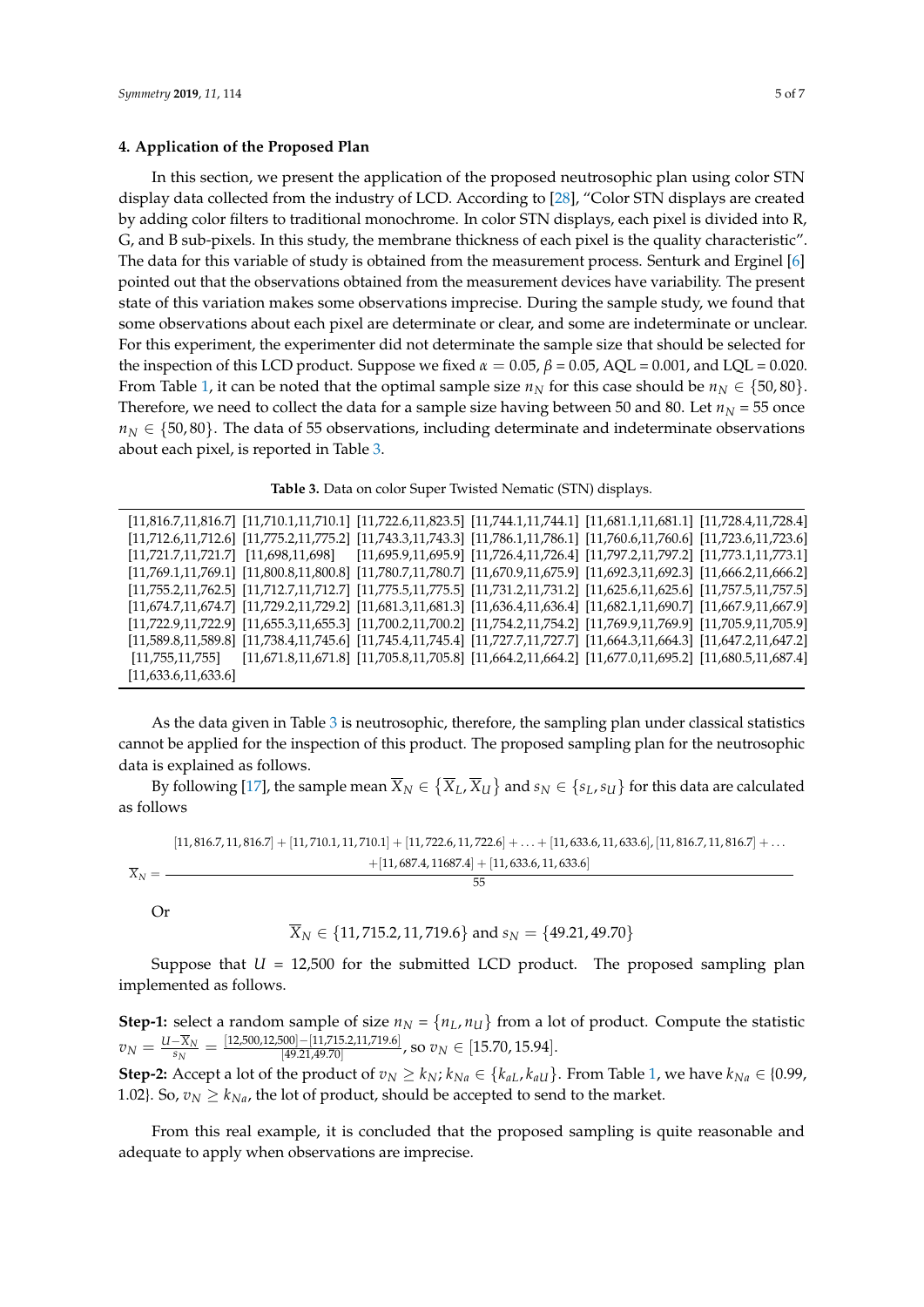## <span id="page-5-14"></span>**5. Concluding Remarks**

A new variable neutrosophic variable sampling plan is proposed in this paper. The proposed plan is the extension of the variable sampling plan based on classical statistics. The proposed plan can be applied in those situations where data is incomplete or indeterminate came from the complex process. The non-linear optimization problem was developed under the neutrosophic approach, and some results are presented for the practical use of the proposed plan. A real example shows the application of the proposed plan in the industry. From the comparison study, it was concluded that the proposed plan under the neutrosophic interval method is an adequate, flexible, effective, and reasonable method in the uncertainty environment. The proposed plan has the limitation that it can be applied only when the data follows the neutrosophic normal distribution. The proposed plan, using some other sampling scheme, will be considered for future research. The proposed plan for some non-normal distribution can be extended as future research.

**Funding:** This work was supported by the Deanship of Scientific Research (DSR), King Abdulaziz University, Jeddah. The author, Muhammad Aslam, therefore, acknowledges with thanks DSR technical support.

**Acknowledgments:** The author is deeply thankful to the editor and reviewers for their valuable suggestions to improve the quality of this manuscript.

**Conflicts of Interest:** The author declares no conflict of interest regarding this paper.

## **References**

- <span id="page-5-0"></span>1. Montgomery, D.C. *Introduction to Statistical Quality Control*; John Wiley & Sons: Hoboken, NJ, USA, 2007.
- <span id="page-5-1"></span>2. Aslam, M.; Wu, C.-W.; Azam, M.; Jun, C.-H. Variable sampling inspection for resubmitted lots based on process capability index Cpk for normally distributed items. *Appl. Math. Model.* **2013**, *37*, 667–675. [\[CrossRef\]](http://dx.doi.org/10.1016/j.apm.2012.02.048)
- <span id="page-5-2"></span>3. Balamurali, S.; Jun, C.-H. Repetitive group sampling procedure for variables inspection. *J. Appl. Stat.* **2006**, *33*, 327–338. [\[CrossRef\]](http://dx.doi.org/10.1080/02664760500446010)
- 4. Jun, C.-H.; Balamurali, S.; Lee, S.-H. Variables sampling plans for Weibull distributed lifetimes under sudden death testing. *IEEE Trans. Reliab.* **2006**, *55*, 53–58. [\[CrossRef\]](http://dx.doi.org/10.1109/TR.2005.863802)
- <span id="page-5-3"></span>5. Wu, C.-W.; Aslam, M.; Jun, C.-H. Developing a variables two-plan sampling system for product acceptance determination. *Commun. Stat. Theory Methods* **2017**, *46*, 706–720. [\[CrossRef\]](http://dx.doi.org/10.1080/03610926.2015.1004092)
- <span id="page-5-4"></span>6. Senturk, S.; Erginel, N. Development of fuzzy X−~-R~ and X−~-S~ control charts using α-cuts. *Inf. Sci.* **2009**, *179*, 1542–1551. [\[CrossRef\]](http://dx.doi.org/10.1016/j.ins.2008.09.022)
- <span id="page-5-5"></span>7. Kanagawa, A.; Ohta, H. A design for single sampling attribute plan based on fuzzy sets theory. *Fuzzy Sets Syst.* **1990**, *37*, 173–181. [\[CrossRef\]](http://dx.doi.org/10.1016/0165-0114(90)90040-D)
- <span id="page-5-6"></span>8. Jamkhaneh, E.B.; Sadeghpour-Gildeh, B.; Yari, G. Important criteria of rectifying inspection for single sampling plan with fuzzy parameter. *Int. J. Contemp. Math. Sci.* **2009**, *4*, 1791–1801.
- <span id="page-5-7"></span>9. Sadeghpour Gildeh, B.; Baloui Jamkhaneh, E.; Yari, G. Acceptance single sampling plan with fuzzy parameter. *Iran. J. Fuzzy Syst.* **2011**, *8*, 47–55.
- <span id="page-5-8"></span>10. Jamkhaneh, E.B.; Sadeghpour-Gildeh, B.; Yari, G. Inspection error and its effects on single sampling plans with fuzzy parameters. *Struct. Multidiscip. Optim.* **2011**, *43*, 555–560. [\[CrossRef\]](http://dx.doi.org/10.1007/s00158-010-0579-6)
- <span id="page-5-9"></span>11. Tong, X.; Wang, Z. Fuzzy acceptance sampling plans for inspection of geospatial data with ambiguity in quality characteristics. *Comput. Geosci.* **2012**, *48*, 256–266. [\[CrossRef\]](http://dx.doi.org/10.1016/j.cageo.2012.01.013)
- <span id="page-5-10"></span>12. Turanoğlu, E.; Kaya, İ.; Kahraman, C. Fuzzy acceptance sampling and characteristic curves. *Int. J. Comput. Intell. Syst.* **2012**, *5*, 13–29. [\[CrossRef\]](http://dx.doi.org/10.1080/18756891.2012.670518)
- <span id="page-5-11"></span>13. Uma, G.; Ramya, K. Impact of Fuzzy Logic on Acceptance Sampling Plans—A Review. *Autom. Auton. Syst.* **2015**, *7*, 181–185.
- <span id="page-5-12"></span>14. Kahraman, C.; Bekar, E.T.; Senvar, O. A Fuzzy Design of Single and Double Acceptance Sampling Plans. In *Intelligent Decision Making in Quality Management*; Springer: Berlin/Heidelberg, Germany, 2016; pp. 179–211.
- <span id="page-5-13"></span>15. Afshari, R.; Gildeh, B.S. Construction of fuzzy multiple deferred state sampling plan. In Proceedings of the Fuzzy Systems Association and 9th International Conference on Soft Computing and Intelligent Systems (IFSA-SCIS), 2017 Joint 17th World Congress of International, Otsu, Japan, 27–30 June 2017; pp. 1–7.